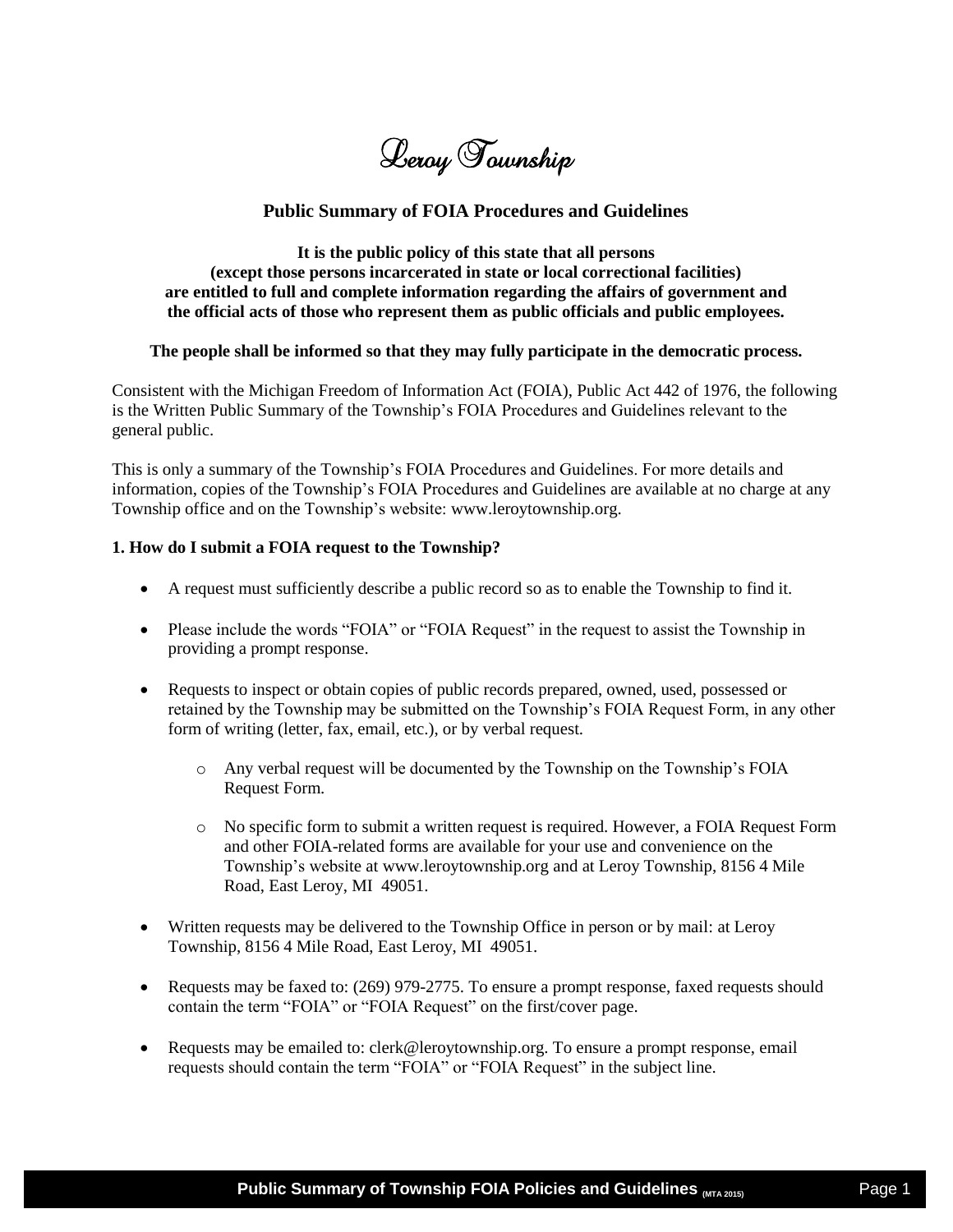#### **2. What kind of response can I expect to my request?**

- Within 5 business days after receiving a FOIA request the Township will issue a response. If a request is received by fax or email, the request is deemed to have been received on the following business day. The Township will respond to your request in one of the following ways:
	- o Grant the request,
	- o Issue a written notice denying the request,
	- o Grant the request in part and issue a written notice denying in part the request,
	- o Issue a notice indicating that due to the nature of the request the Township needs an additional 10 business days to respond, or
	- o Issue a written notice indicating that the public record requested is available at no charge on the Township's website
- If the request is granted, or granted in part, the Township will ask that payment be made for the allowable fees associated with responding to the request before the public record is made available.
- If the cost of processing the request is expected to exceed \$50, or if you have not paid for a previously granted request, the Township will require a deposit before processing the request.

#### **3. What are the Township's deposit requirements?**

- If the Township has made a good faith calculation that the total fee for processing the request will exceed \$50.00, the Township will require that you provide a deposit in the amount of 50% of the total estimated fee. When the Township requests the deposit, it will provide you a non-binding best effort estimate of how long it will take to process the request after you have paid your deposit.
- If the Township receives a request from a person who has not paid the Township for copies of public records made in fulfillment of a previously granted written request, the Township will require a deposit of 100% of the estimated processing fee before it begins to search for the public record for any subsequent written request when **all** of the following conditions exist:
	- $\circ$  The final fee for the prior written request is not more than 105% of the estimated fee;
	- o The public records made available contained the information sought in the prior written request and remain in the Township's possession;
	- o The public records were made available to the individual, subject to payment, within the best effort time frame estimated by the Township to provide the records;
	- o Ninety (90) days have passed since the Township notified the individual in writing that the public records were available for pickup or mailing;
	- o The individual is unable to show proof of prior payment to the Township; and
	- o The Township has calculated an estimated detailed itemization that is the basis for the current written request's increased fee deposit.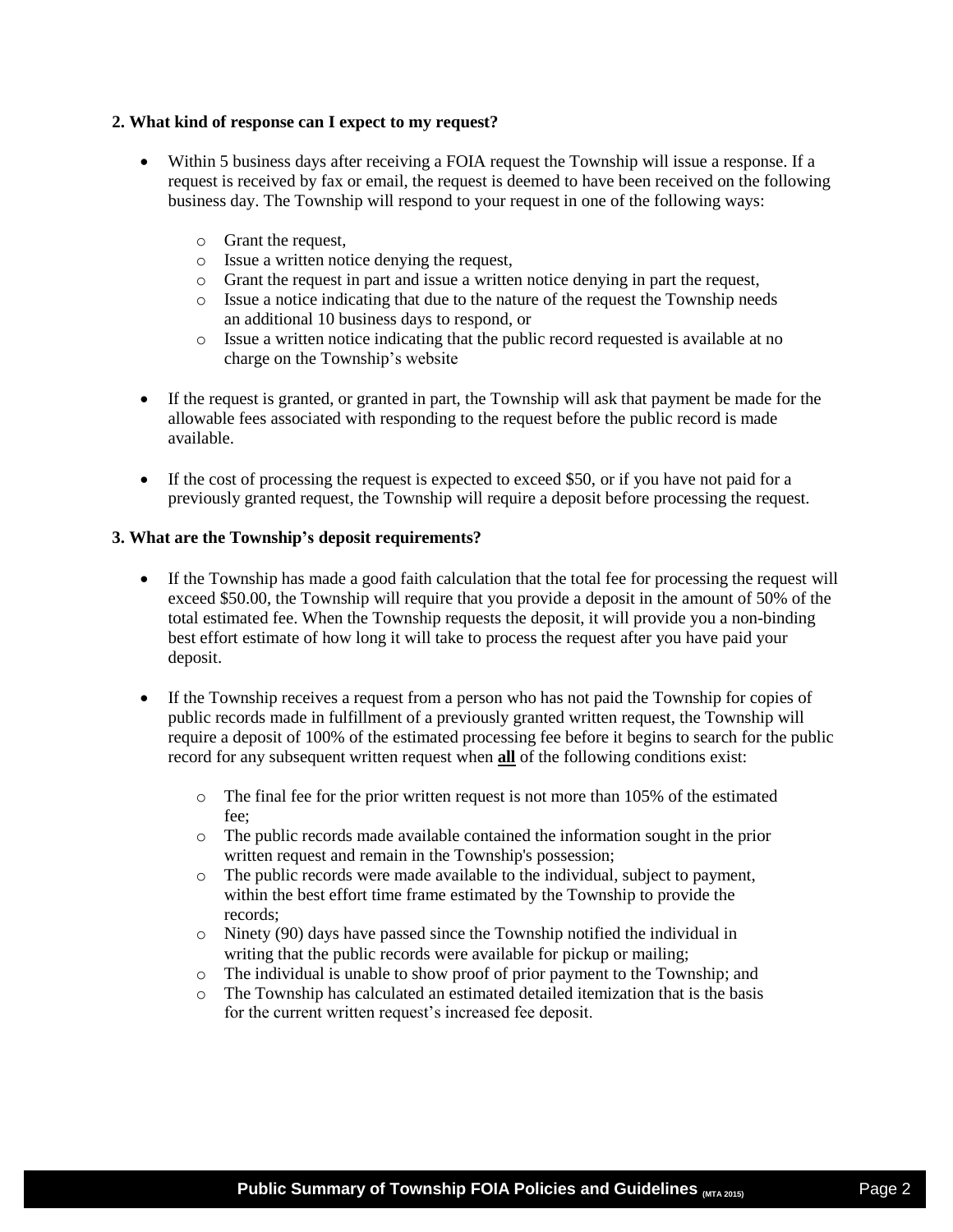- The Township will not require the 100% estimated fee deposit if any of the following apply:
	- o The person making the request is able to show proof of prior payment in full to the Township;
	- o The Township is subsequently paid in full for all applicable prior written requests; or
	- o Three hundred sixty-five (365) days have passed since the person made the request for which full payment was not remitted to the Township.

#### **4. How does the Township calculate FOIA processing fees?**

The Michigan FOIA statute permits the Township to charge for the following costs associated with processing a request:

- Labor costs associated with copying or duplication, which includes making paper copies, making digital copies, or transferring digital public records to non-paper physical media or through the Internet.
- Labor costs associated with searching for, locating and examining a requested public record, when failure to charge a fee will result in unreasonably high costs to the Township.
- Labor costs associated with a review of a record to separate and delete information exempt from disclosure, when failure to charge a fee will result in unreasonably high costs to the Township.
- The cost of copying or duplication, not including labor, of paper copies of public records. This may include the cost for copies of records already on the township's website if you ask for the township to make copies.
- The cost of computer discs, computer tapes or other digital or similar media when the requester asks for records in non-paper physical media. This may include the cost for copies of records already on the township's website if you ask for the township to make copies.
- The cost to mail or send a public record to a requestor.

## **Labor Costs**

- All labor costs will be estimated and charged in 15-minute increments, with all partial time increments rounded down. If the time involved is less than 15 minutes, there will be no charge.
- Labor costs will be charged at the hourly wage of the lowest-paid Township employee capable of doing the work in the specific fee category, regardless of who actually performs work.
- Labor costs will also include a charge to cover or partially cover the cost of fringe benefits. Township may add up to 50% to the applicable labor charge amount to cover or partially cover the cost of fringe benefits, but in no case may it exceed the actual cost of fringe benefits.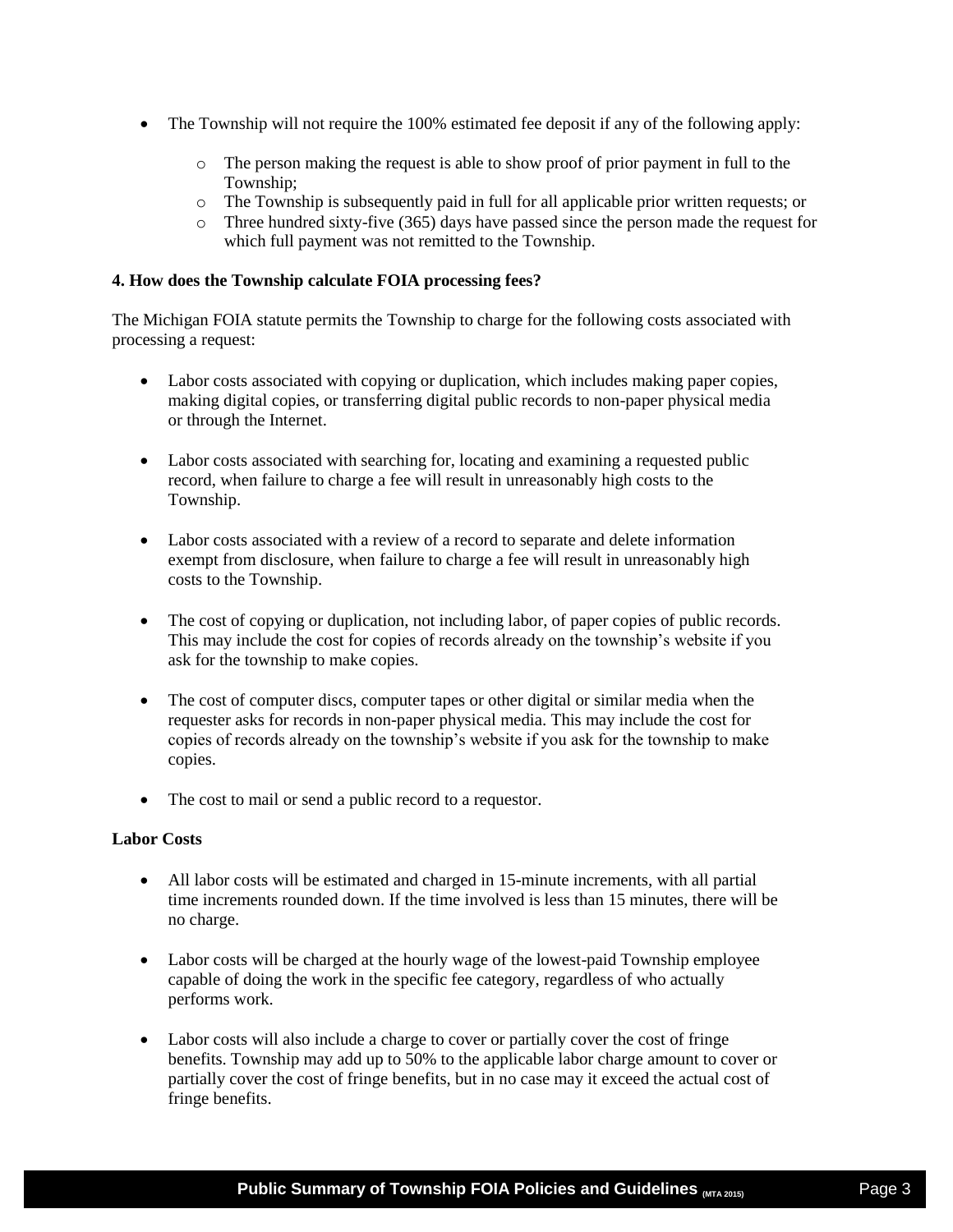- Overtime wages will not be included in labor costs unless agreed to by the requestor; overtime costs will not be used to calculate the fringe benefit cost.
- Contracted labor costs will be charged at the hourly rate of \$53.40 (6 times the state minimum hourly wage)

A labor cost will not be charged for the search, examination, review and the deletion and separation of exempt from nonexempt information unless failure to charge a fee would result in unreasonably high costs to the Township. Costs are unreasonably high when they are excessive and beyond the normal or usual amount for those services compared to the Township's usual FOIA requests, because of the nature of the request in the particular instance. The Township must specifically identify the nature of the unreasonably high costs in writing.

## **Copying and Duplication**

The Township must use the most economical method for making copies of public records, including using double-sided printing, if cost-saving and available.

## *Non-paper Copies on Physical Media*

- The cost for records provided on non-paper physical media, such as computer discs, computer tapes or other digital or similar media will be at the actual and most reasonably economical cost for the non-paper media.
- This cost will be charged only if the Township has the technological capability necessary to provide the public record in the requested non-paper physical media format.

## *Paper Copies*

- Paper copies of public records made on standard letter  $(8 \frac{1}{2} \times 11)$  or legal  $(8 \frac{1}{2} \times 14)$ sized paper will not exceed \$.10 per sheet of paper.
- Copies for non-standard sized sheets will paper will reflect the actual cost of reproduction.

## **Mailing Costs**

- The cost to mail public records will use a reasonably economical and justified means.
- The Township may charge for the least expensive form of postal delivery confirmation.
- No cost will be made for expedited shipping or insurance unless you request it.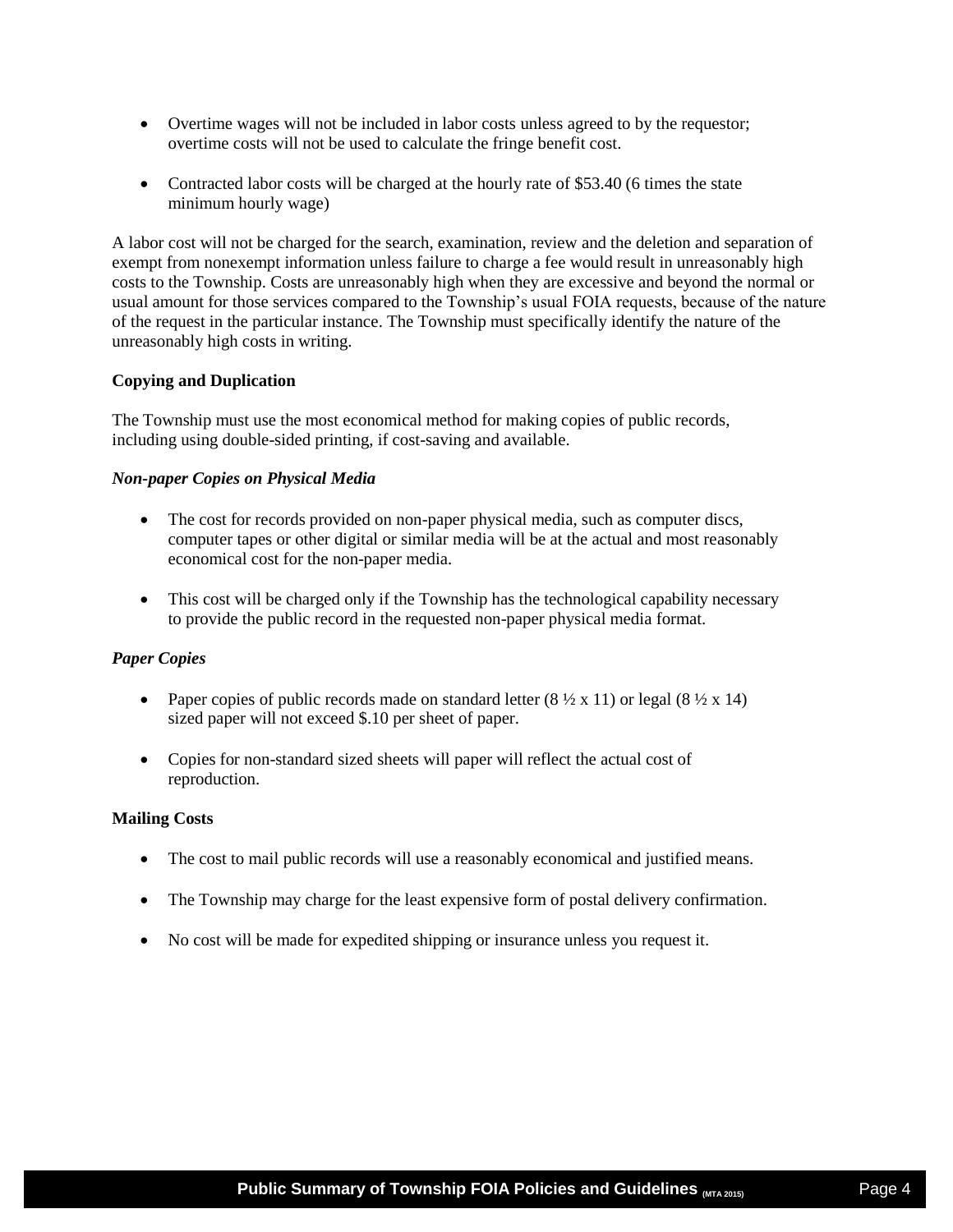## **Waiver of Fees**

The cost of the search for and copying of a public record may be waived or reduced if in the sole judgment of the FOIA Coordinator a waiver or reduced fee is in the public interest because it can be considered as primarily benefitting the general public. The township board may identify specific records or types of records it deems should be made available for no charge or at a reduced cost.

## **5. How do I qualify for an indigence discount on the fee?**

The Township will discount the first \$20.00 of fees for a request if you submit an affidavit stating that you are:

- Indigent and receiving specific public assistance; or
- If not receiving public assistance, stating facts demonstrating an inability to pay because of indigence.

You are **not** eligible to receive the \$20.00 discount if you:

- Have previously received discounted copies of public records from the Township twice during the calendar year; or
- Are requesting information on behalf of other persons who are offering or providing payment to you to make the request.

An affidavit is sworn statement. For your convenience, the Township has provided an Affidavit of Indigence for the waiver of FOIA fees on the back of the Township FOIA Request Form, which is available on the Township's website: www.leroytownship.org.

## **6. May a nonprofit organization receive a discount on the fee?**

A nonprofit organization advocating for developmentally disabled or mentally ill individuals that is formally designated by the state to carry out activities under subtitle C of the federal developmental disabilities assistance and bill of rights act of 2000, Public Law 106-402, and the protection and advocacy for individuals with mental illness act, Public Law 99-319, may receive a \$20.00 discount if the request meets all of the following requirements in the Act:

- o Is made directly on behalf of the organization or its clients.
- o Is made for a reason wholly consistent with the mission and provisions of those laws under section 931 of the mental health code, 1974 PA 258, MCL 330.1931.
- o Is accompanied by documentation of its designation by the state, if requested by the public body.